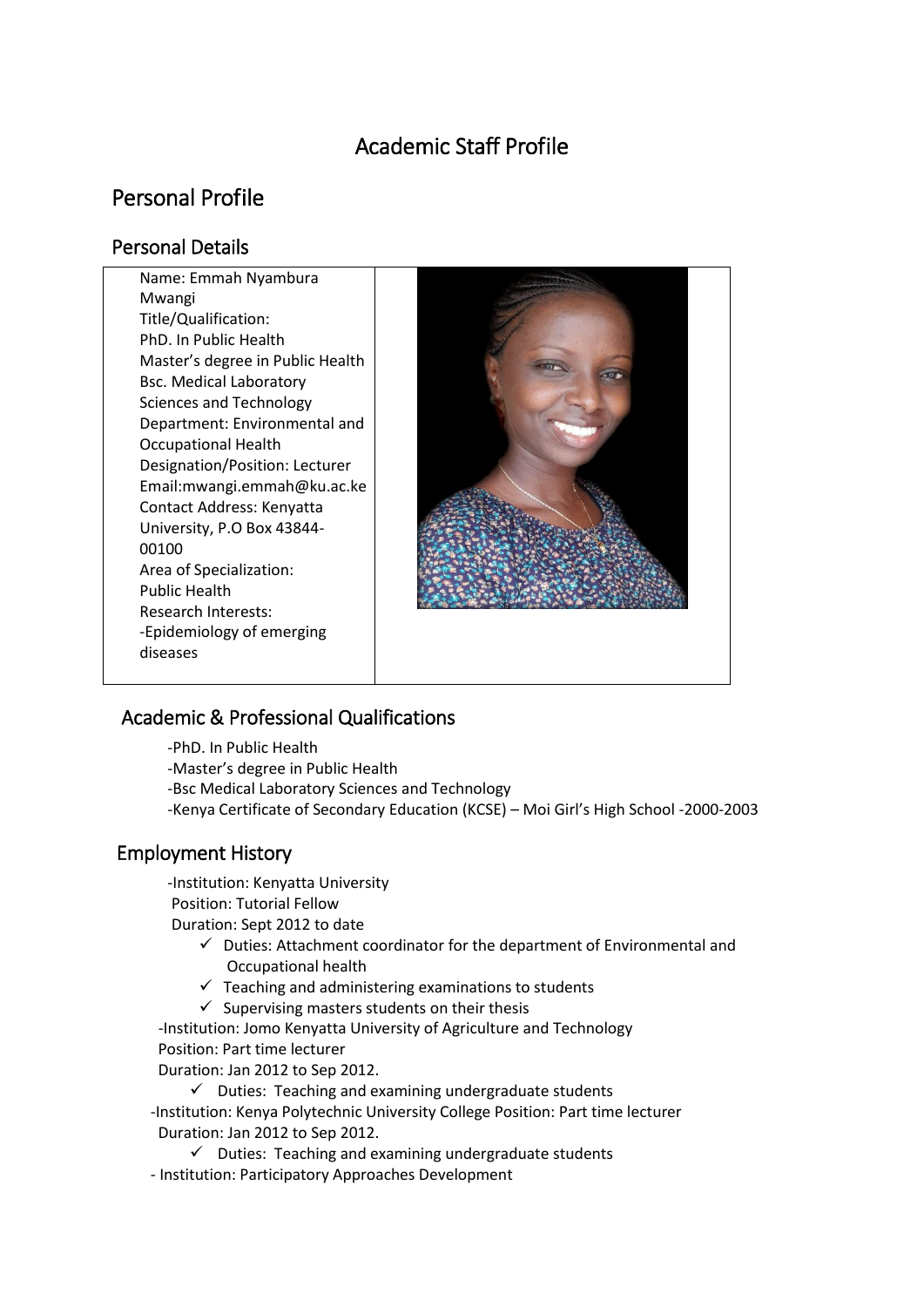Position: Research Assistant

Duration: 5 th - 13th December, 2011

 $\checkmark$  Duties: Data collection on condom distribution system in Kenya among people aged 15-49 years through a household survey.

-Institution: Participatory Development Consultancy

Position: Field supervisor Duration: 9 th – 23rd June, 2011

- $\checkmark$  Duties: Facilitating research work on the ground to ensure data collection is done comprehensively.
- $\checkmark$  Community mobilization by linking community health workers with research assistants for ease of collection of data in the community.
- $\checkmark$  Allocation of duties to research assistants.
- $\checkmark$  Supervising the research work done by research assistants to ensure quality (quality assurance).
- $\checkmark$  Carrying out Key Informant Interviews (KIIs) and Focus Group Discussions (FGDs) on Maternal and Child Health issues.
- $\checkmark$  Facilitating the payment of research assistants.

- Institution: Kenya Medical Research Institute

Position: Research assistant

Duration: 1 st March 2010- 31st March 2011

- $\checkmark$  Duties: Development of a HIV and testing and counselling curriculum.
- $\checkmark$  Conducting a literature review on the benefits of operational research in relevance to HIV testing and counselling.
- $\checkmark$  Training HIV/AIDS counsellors on the benefits of operational research in relevance to testing and counselling.
- $\checkmark$  Field research (data collection through interviews)
- $\checkmark$  Data entry (Excel spread sheets)
- $\checkmark$  Data analysis (SPSS analysis)
- $\checkmark$  Interpretation of data

-Institution: Aga Khan University Hospital (Nairobi).

Position: Attaché

Duration: 1 st March- 30thApril 2007

 $\checkmark$  Duties: Collection of secondary data from hospital records on Hypernatremia for research purposes.

Institution: Thika District Hospital

Position: Attaché

Duration: 7 th Jan- 31st March 2008

- $\checkmark$  Duties: Receiving of request forms from patients.
- $\checkmark$  Record keeping  $\checkmark$  Bleeding of patients
- $\checkmark$  Analyzing specimens from patients in the various departments such as; Stool analysis in the parasitology department
- $\checkmark$  Serum analysis in the biochemistry department
- $\checkmark$  Blood grouping in the blood transfusion department
- $\checkmark$  Sputum analysis in the microbiology department
- $\checkmark$  Serum analysis in the serology department

#### Achievements

- Developed HIV testing and counselling curriculum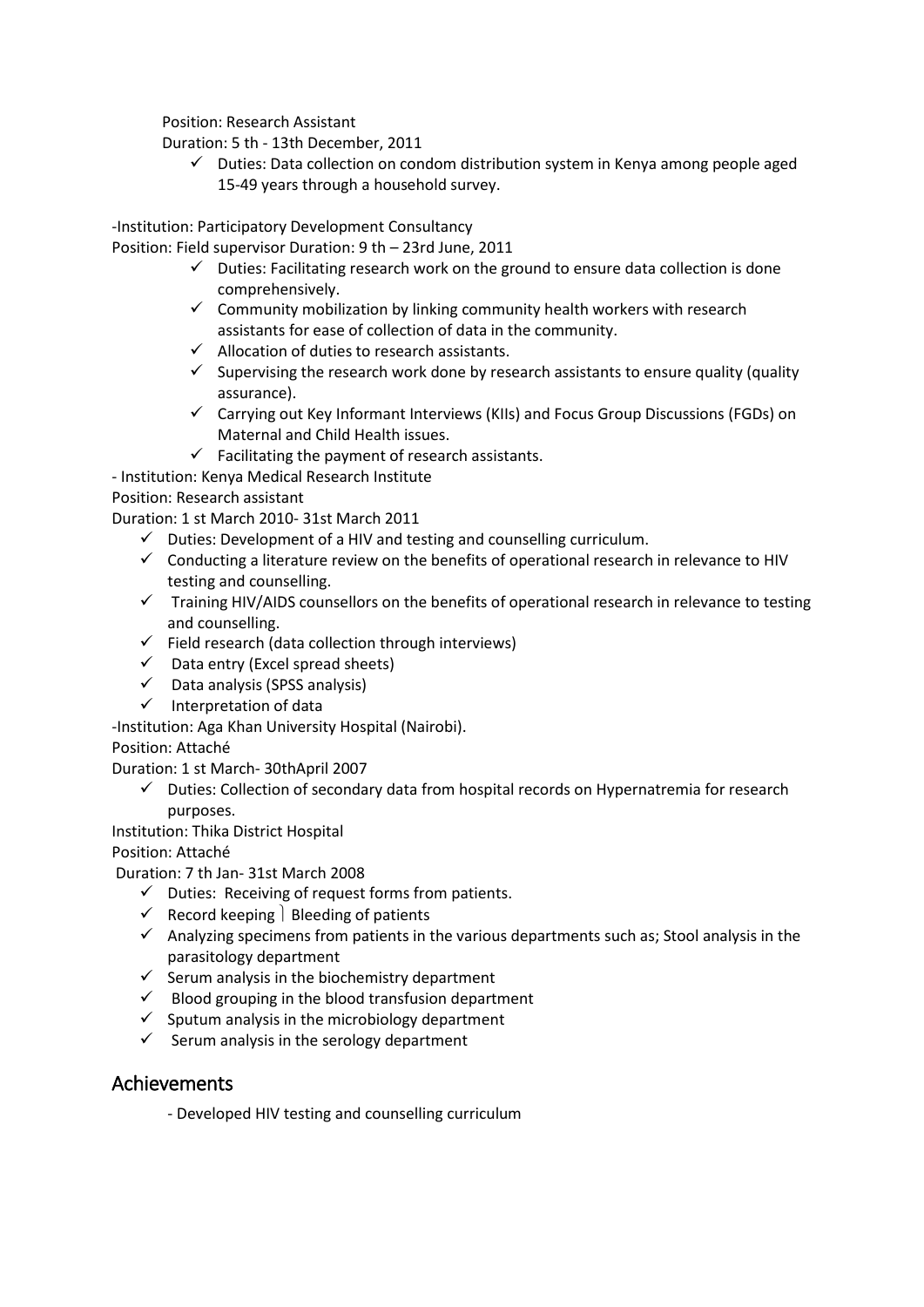# Publications

1.Emmah N. Kariuki, Zipporah Ng'ang'a, Peter Wanzala (2017). Bacteriological safety of street foods among street food vendors in Githurai and Gikomba markets- Nairobi County, Kenya. International Journal of Innovative Research and Advanced Studies,2017,4

2. Emmah N. Kariuki, Zipporah Ng'ang'a, Peter Wanzala (2017). Food handling practices and Environmental factors associated with food contamination among street food vendors in Nairobi County, Kenya. East African Health Research Journal, 2017,1

## Referred Journals

- -

## Books and Books Chapters

- -

## Conference/Workshops/Seminar Papers

## Conference Papers

- -

#### Workshops Papers

- -

#### Seminar Papers

- -

## Student Co-authored Publications

- -

## Other Publications

- -
- -

## Research

- -
- -

# Funded Projects

- -
	-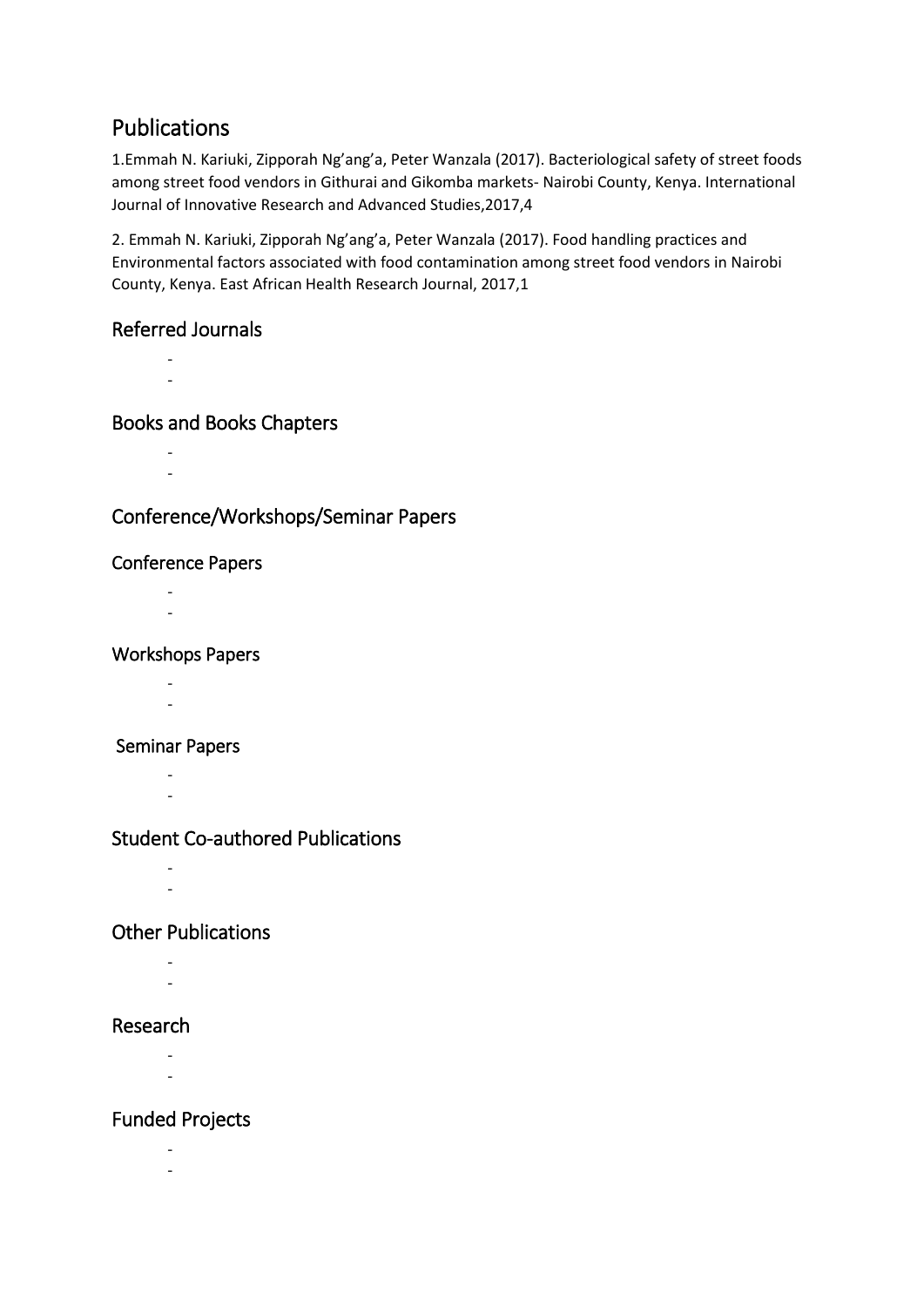# Conferenced/Workshops/Seminars Attended

#### Conferences Attended

- -

#### Workshops Attended

- Teaching Methodology, Kenyatta University, August 2018.

#### Seminars Attended

- -

## Supervision of Postgraduate Students

#### **Masters**

- 1. JANEFFER MUTHONI WANGARI Registration No: Q22/CTY/PT/37404/2017 Title: COMPLIANCE WITH TUBERCULOSIS INFECTION, PREVENTION AND CONTROL GUIDELINES AMONG HEALTHCARE WORKERS IN KIBERA, NAIROBI CITY COUNTY, KENYA." 2. PETER OKELLO
- Registration No: Q22/28714/2015 Title: INFLUENCE OF HEALTH CARE WASTES MANAGEMENT ON SAFETY COMPLIANCE AMONG HEALTH CARE SERVICE PROVIDERS IN MIGORI COUNTY, KENYA.
- 3. GOULDER N. MUIA Registration No: Q22/CTY/PT/27496/2018 Title: ESTIMATION OF COST OF WORK RELATED INJURIES AMONG FACTORY WORKERS IN SELECTED MANUFACTURING INDUSTRIES IN NAIROBI COUNTY, KENYA.
- 4. NYANG'AU RAGIRA DOMINIC Registration No. Q22/CTY/27763/2018 Title: EVALUATION OF FIRE SAFETY STATUS OF SELECTED SUPERMARKETS IN NAIROBI COUNTY WITH REFERENCE TO FIRE RISK REDUCTION RULES, 2007
- 5. IRENE JEBET KORIR Registration No: Q22/CTY/PT/39329/2017 Title: WORKPLACE VIOLENCE AND ITS IMPLICATIONS- A CASE STUDY OF COPERATIVE BANK OF KENYA

## Ph. D

- -

- -

# Professional/ Consultancy (Editor/ Peer review in journals, Networks/ Collaborations, External Examiner, Patents)